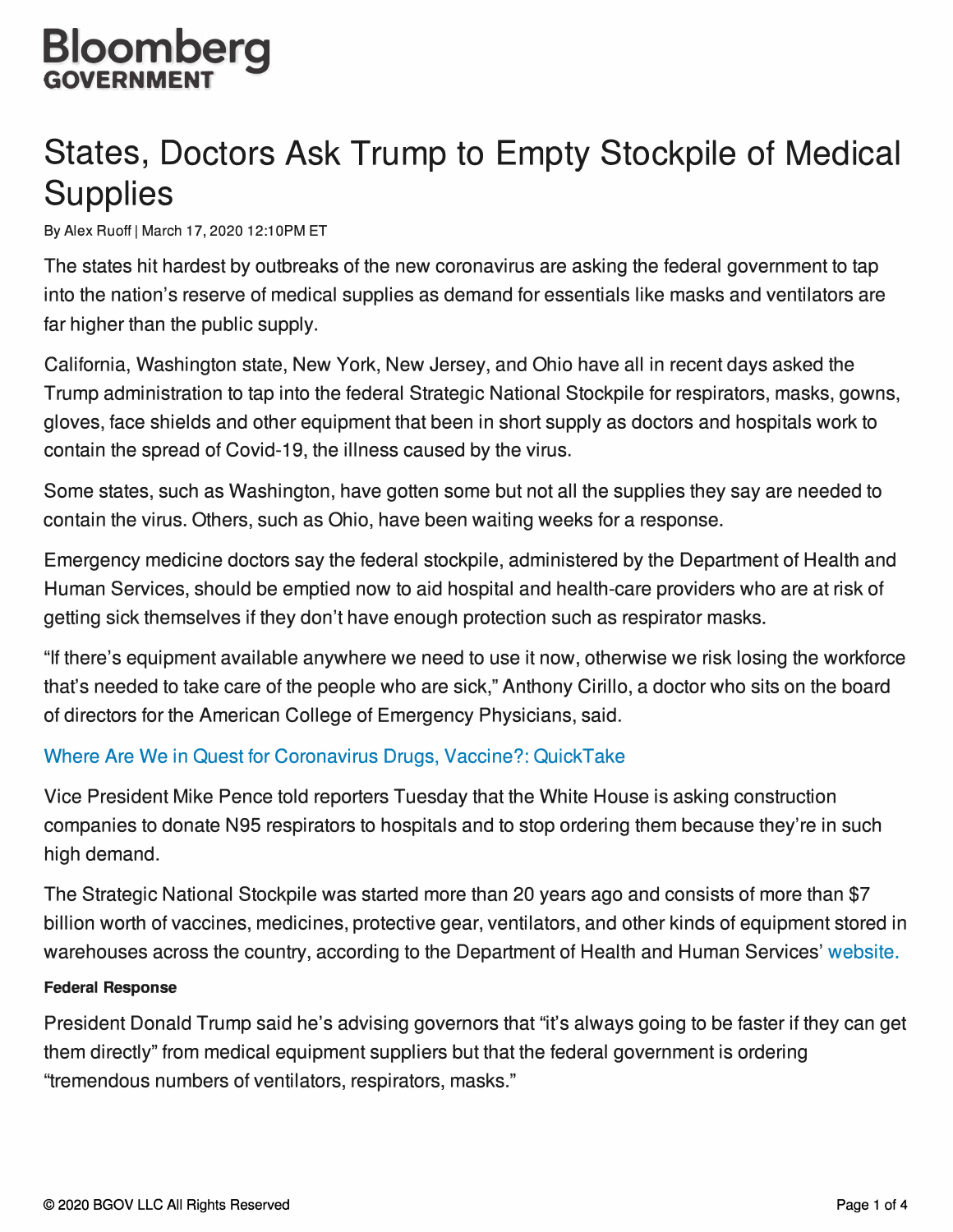# Bloomberg

Anthony Fauci, a director at the National Institutes of Health and a member of the White House's coronavirus task force, said Sunday that there were 12,700 ventilators in the national stockpile. However, the Society of Critical Care Medicines estimates there are only 8,900 ventilators for emergency deployment.

The Centers for Disease Control and Prevention earlier this month moved to allow some doctors to use surgical masks instead of the hard-to-obtain N95 respirators, which are designed to fit closely to a person's face to filter out airborne particles.

As of March 11, the government agency in charge of the national stockpile had shipped more than 135 tons of cargo to support U.S. repatriation efforts and state needs, according to the Department of Health and Human Services.

#### **State Needs**

However, for states facing growing outbreaks of Covid-19, the federal government hasn't been able to meet their requests.

Washington, which has more than 900 confirmed cases of the illness, including 48 deaths, has made more than 50 requests for supplies from the stockpile, asking for almost 73,000 surgical gowns, 6,350 protective face shields, more than 145,000 respirators, and more than 100,000 gloves, according to the state's Department of Health.

In a March 13 statement, the state said it had received "eight tractor-trailer loads and six courier deliveries of supplies" from the federal government, but didn't specify how much equipment was given to the state.

Gov. Jay Inslee promised late Friday to "push for more until Washington state has all the tools it needs to protect healthcare workers and first responders."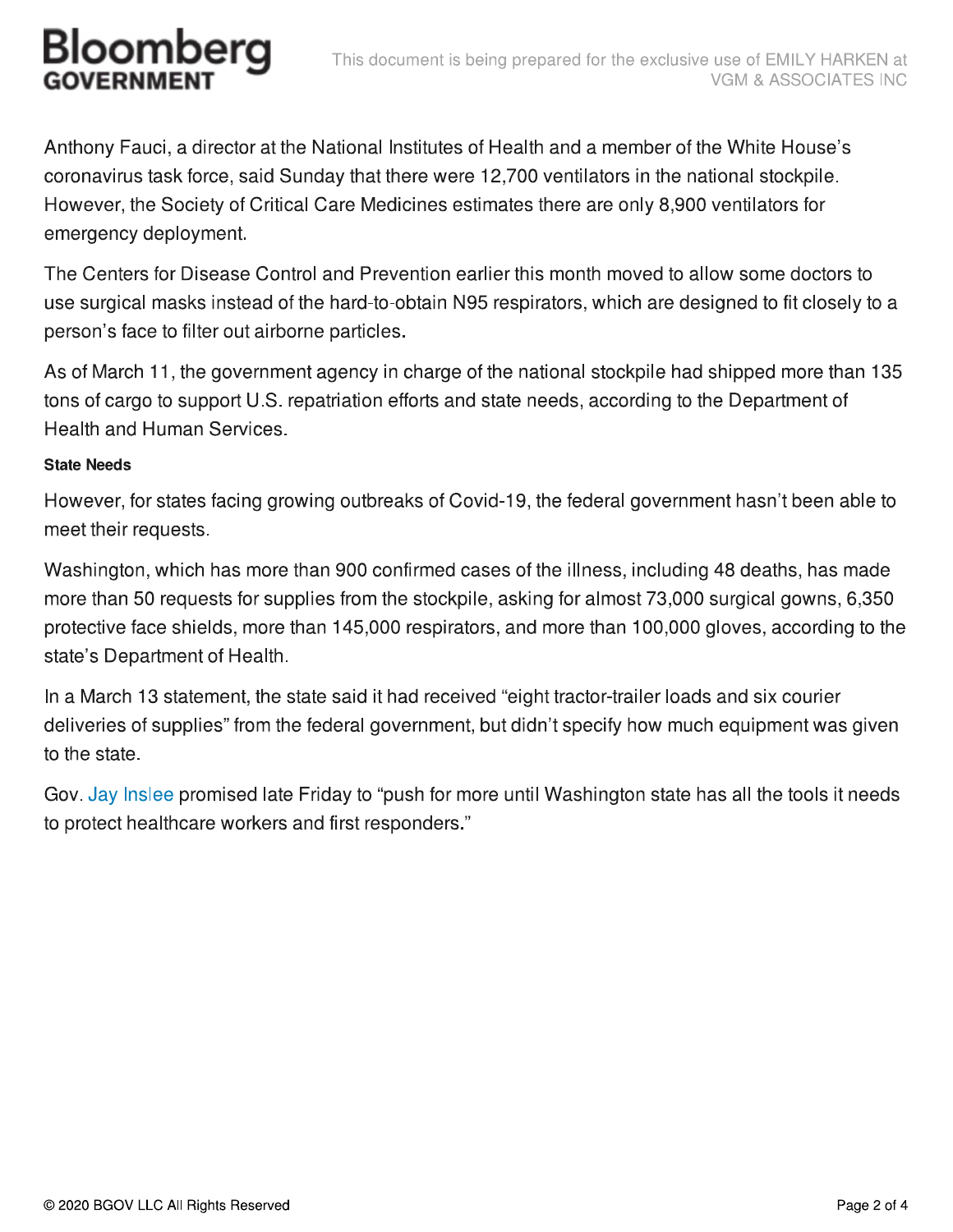## Bloomber



Chona Kasinger/Bloomberg Washington Gov. Jay Inslee

Washington's congressional delegation sent a letter Sunday night to Health and Human Services Secretary Alex Azar warning that the supplies of protective equipment in the state remain inadequate.

Ohio Governor Mike DeWinesent a letter last week to Trump asking for the second time in as many week for masks, respirators, ventilators and other equipment that's become difficult for hospitals in the state to purchase. A spokeswoman for Ohio's Department of Public Health said Monday they had yet to get any official response from the federal government on the request.

Massachusetts received 75,000 items of personal protective equipment last Thursday, according to a spokeswoman.

Nursing leaders Monday called for the "strategic release" of all state and federal stockpiles to areas hit by the coronavirus.

"Instead of rolling back standards, as the Centers for Disease Control and the American Hospital Association are proposing, we need to substantially increase the supply of the highest standard of protective equipment," Bonnie Castillo, executive director of National Nurses United, a nurses' union, said.

To contact the reporter on this story: Alex Ruoff in Washington at aruoff@bgov.com